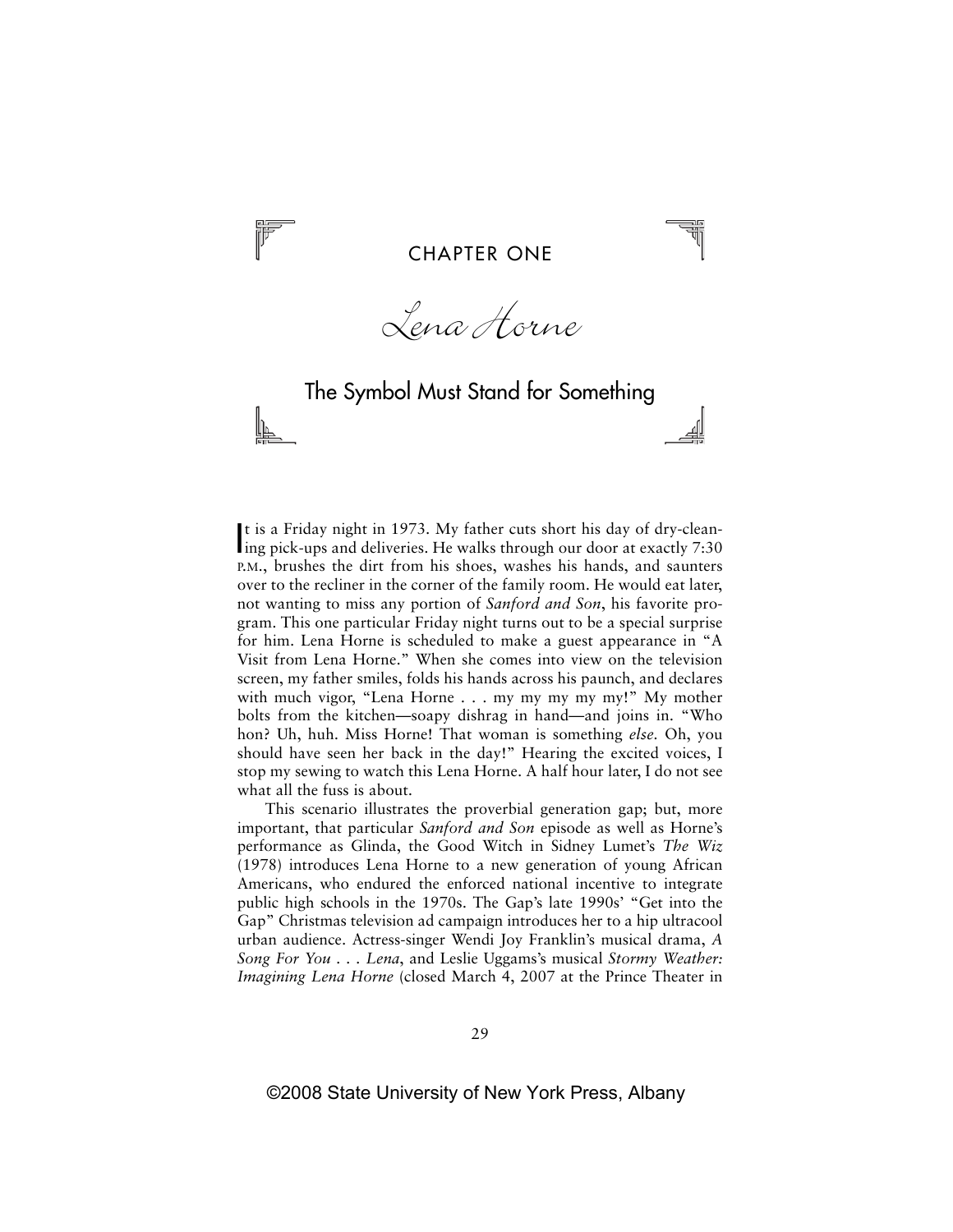Philadelphia, Pennsylvania) (re)familiarizes the public with Horne's civil rights activism and entertainment career ("Lena Horne, Officially Retired" 58). During a retrospective of the late Ed Bradley, the *60 Minutes* and CBS news correspondent is asked to name and comment on his best profile. He declares, "[Lena Horne] was the first profile I did; and all of these years later I'd say it is the best profile I have ever done.... She had this song on [*The Lady and Her Music*] show *Bewitched, Bothered, and Bewildered*. And she talked about being a rich ripe juicy plum again . . ." ("First and Best").

My parents' spirited responses, however, later pique my interest in Horne. What is behind the fuss and the "Uh, huh"? Who is the woman behind the "my my my my my," and what is the "something else" to Lena Horne? I learn Horne is one of the most glamorized, memorable, and venerated entertainment icons of the twentieth century. Her refusal to entertain a segregated U.S. Army makes her a heroine in the eyes of World War II black troops; musicians in the 1930s and 1940s, including band leaders Noble Sissle and Count Basie, and jazz and blues singer Billie Holiday, hold her in high esteem as she captivates audiences in the prestigious New York Café Society nightclub; and Paul Robeson encourages her to understand more fully the history of the Negro in the United States and thereby strengthens her self-confidence. Her agreement with Walter White, the NAACP representative, that the time had come for a new Negro womanhood to be shown on screen in World War II America transforms Horne from the successful singer in New York café society into "something else." When she became MGM's first Negro star to sign a long-term contract, a cascade of "my my mys" and "uh, huhs" flow from the mouths of theatergoers.

In the words of song stylist Nancy Wilson during an *Online News-Hour* interview with PBS, "Lena had it all. . . . She had the walk, the talk, the look. She was able to be everything that anybody white or black would have wanted to be" ("Lena Horne Turns 80"). Eartha Kitt recalls, "I adore her. She does not know this, but when I was trying to figure out what I could do to be recognized, loved and wanted in showbusiness, I saw her in *Stormy Weather* with Katherine Dunham. I saw her on the screen, a high-class sophisticated lady . . . She gave me the feeling that I would be OK, that there was a place for me in show business" ("Lena Horne, Officially Retired" 58).

Horne's image—her hourglass figure, light skin, European facial features, and straight-textured hair—counters the image of Hattie McDaniel, the rotund, blue-black maid, the premier Negro star of the 1930s. Moreover, as the first Negro actress afforded on-screen glamour,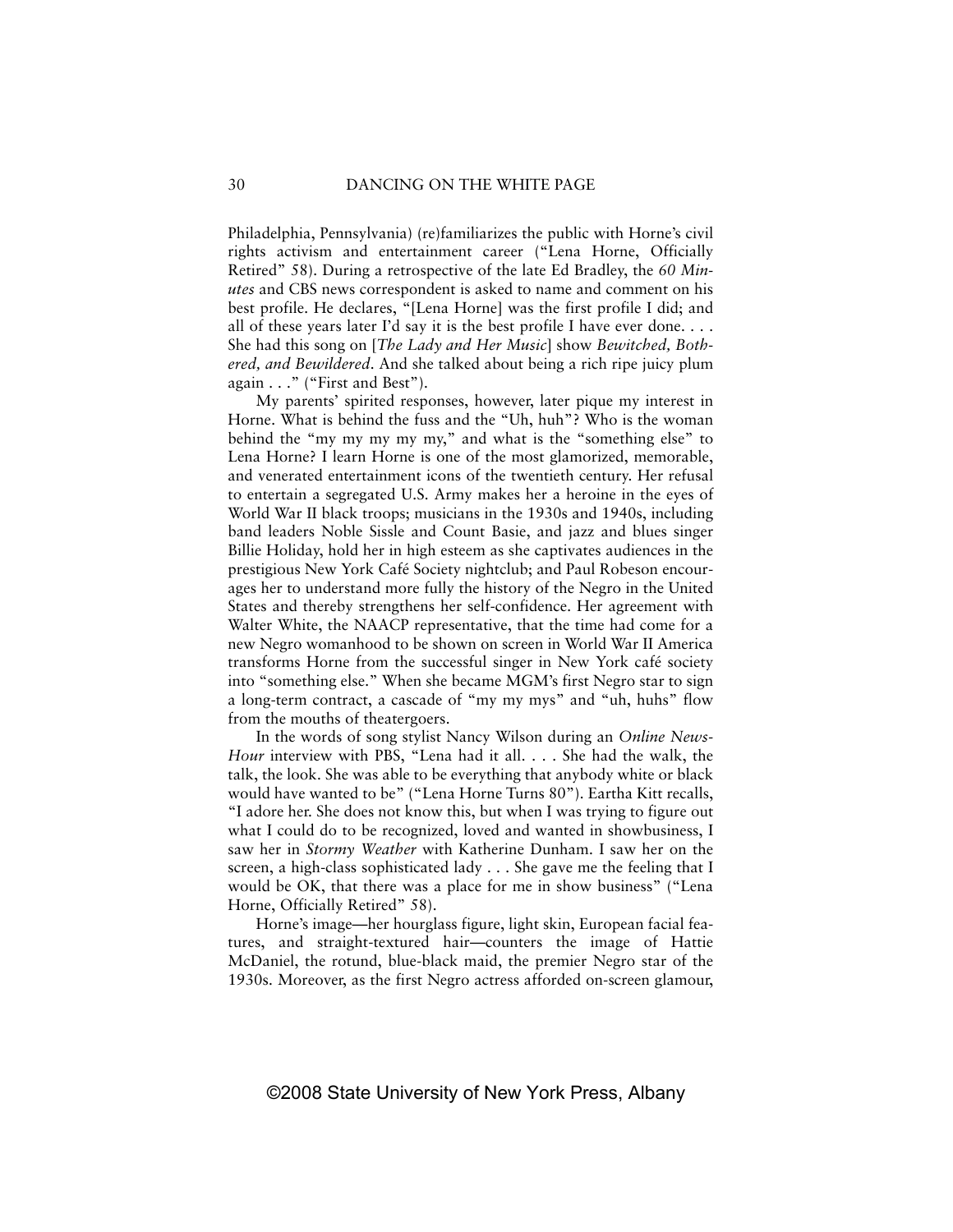she takes her place alongside the major white female stars, namely Ava Gardner, Lana Turner, Hedy Lamarr, and Veronica Lake.

She "had it all," and, as Kitt tells us, Horne's presence onscreen emboldens the spirit of Negro actresses. Walter White believes in her ability to become an uplifting symbol of the Negro race through the silver screen. Journalist Frank Nugent notes in 1945, Horne's "loyalty to her race  $[$ ...] made her almost a symbol to the new generation of Negroes, many of whom [. . .] referred to her publicly as a feminine Paul Robeson" (54). This "symbol of racial uplift" bolsters the "something else" of Lena Horne. The symbol is a societal emblem a particular individual agrees to assume in the interest of the community. The community invests its hopes and dreams in an emblem-individual, hoping for sociopolitical change. In times of crisis, a symbol or hero(ine) arises out of the Negro community to undertake a perilous yet momentous journey to lead the masses out of oppression and into a fight for social justice. We have seen these symbols in the leadership of other women in the political arena, such as Anna Julia Cooper, Mary Church Terrell, and Harriet McLeod Bethune. When Horne signs a long-term contract with MGM, she becomes the symbolic figure to lead Negro womanhood from behind the apron of the cinematic mammy and into new roles.

Horne's autobiographies, *In Person* and *Lena,* reveal, however, that the contract with MGM activates several personal and professional concerns. First, the document launches Horne on a quest to deem herself worthy of the gift of being the first Negro woman to become a major contract player within the Hollywood studio system. Attendant to the question of "worthiness," Horne experiences an interior discomfort as she wrestles with the displacement of her on-screen Negro predecessor, Hattie McDaniel. Second, and finally, as a Negro performer, Horne works to discover a new meaning for "the star" and "the symbol." These components of popular culture have to signify more than mere spectacle for the enjoyment of the masses if she is to assume the role at MGM. Horne's quest, I will demonstrate, is not a simple search for acceptance from her colleagues; it is also a pursuit of an understanding of the symbol as it is mapped onto the body of the Negro actress in times of national trauma.

## **Historical Backdrop**

Horne's texts can be read as parables of a singer who journeys to find ways to manage the position of being the first Negro woman star. They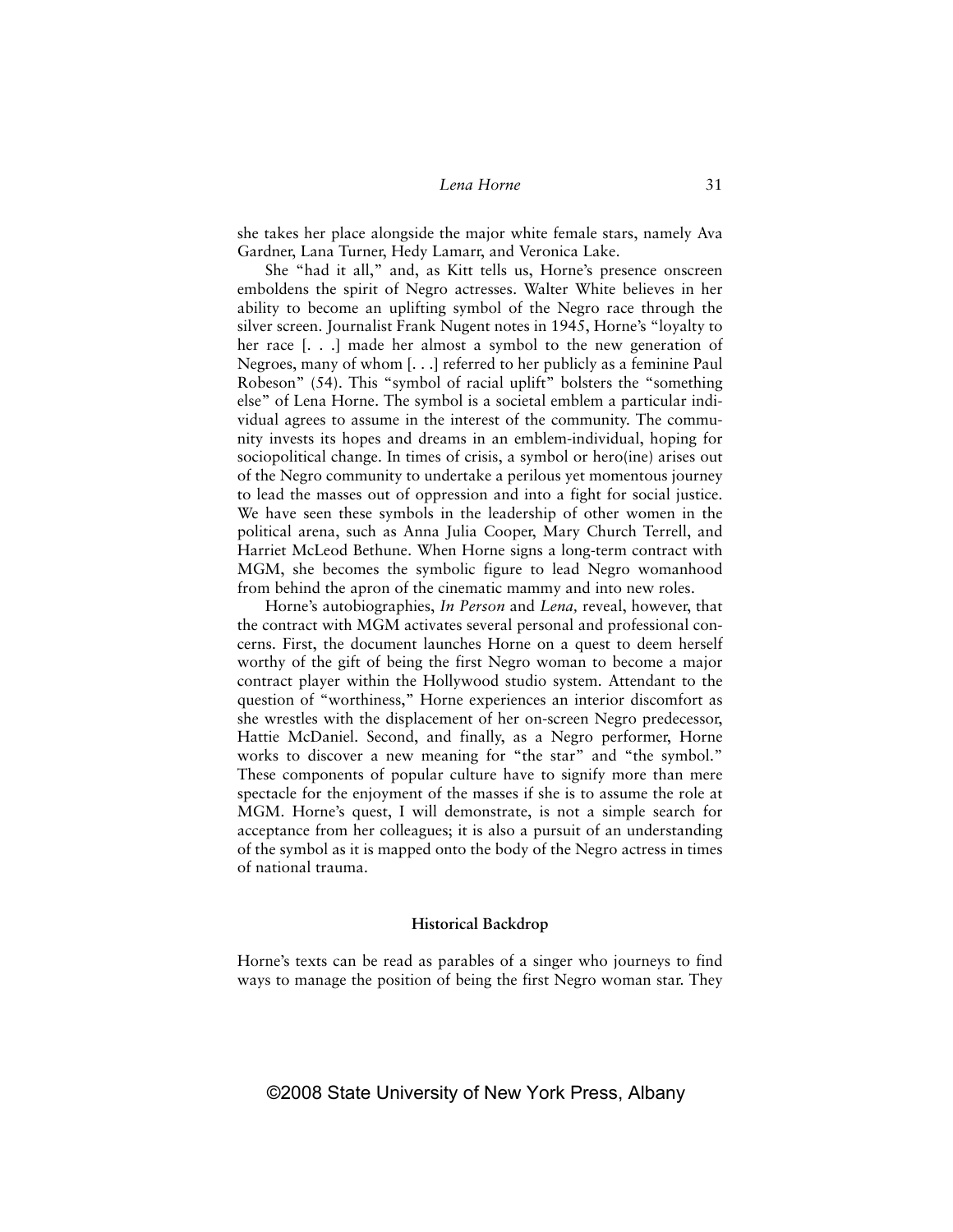are also stories about a Negro woman who assumes the burden of representation for the Negro race during World War II. Horne's arrival on MGM's studio lot in 1942 paves the way for a new representation of Negro womanhood to supplant Hattie McDaniel's mammy figure. McDaniel's mammy role made her the first Negro in the history of film to win an Academy Award for Best Supporting Actress for her performance in Victor Fleming's *Gone with the Wind* (1939). Her Academy Award win is for playing a character that resonates with the American collective memory of the fictitious genteel South—rife with elaborate plantation vistas and "happy darkies." More tragic, after the release of D. W. Griffith's 1915 *Birth of a Nation*, the Negro community suffers from a cesspool of cinematic myths, stereotypes, and caricatures in general and the stereotype of the mammy figure, in particular, remains popular for approximately thirty years.

The mammy is one of the most enduring black stereotypes in film history. An idealized white notion of Negro women in slavery, the mammy figure functions as a tough but loving caretaker of her owners. Sociohistorian K. Sue Jewell points out that the perpetuation of this image, largely controlled by those with wealth and power in the print and visual media, "distorted images of African American women [. . . and made them] more pronounced and visible" to the American public (35). As film historian Donald Bogle observes, the mammy "is representative of the all-black woman, overweight, middle-aged, and so dark, so thoroughly black, that it is preposterous even to suggest that she be a sex object. Instead she was desexed" (*Toms, Coons* 14–15).

The popularity of the mammy figure as "all-black woman" is indicative of the Negro woman's place in American society at that time. Southern Negroes, skilled mainly in farming and agriculture, migrate to the industrial northern cities in the 1930s and 1940s. The employment they find generally is limited to domestic labor. As the mammy image in U.S. culture gains currency via literature and the media, racism feeds this limitation. The smiling, bandanna-clad Aunt Jemima on the pancake mix box stands firm on grocery store shelves.

The outbreak of World War II, however, prompts the NAACP to challenge Hollywood studios to present an alternative to the mammy tradition. The nation's engagement in a war across the seas to make the world safe for democracy calls into question its inequitable treatment of Negroes on the domestic front. Novelist Ralph Ellison writes in 1949 that because of World War II, "the United States' position as a leader in world affairs [was ...] shaken by its treatment of Negroes. Thus the thinking of white Americans [was . . .] undergoing a process of change [. . .]" (277). The studios (in)voluntarily fall in line with this process of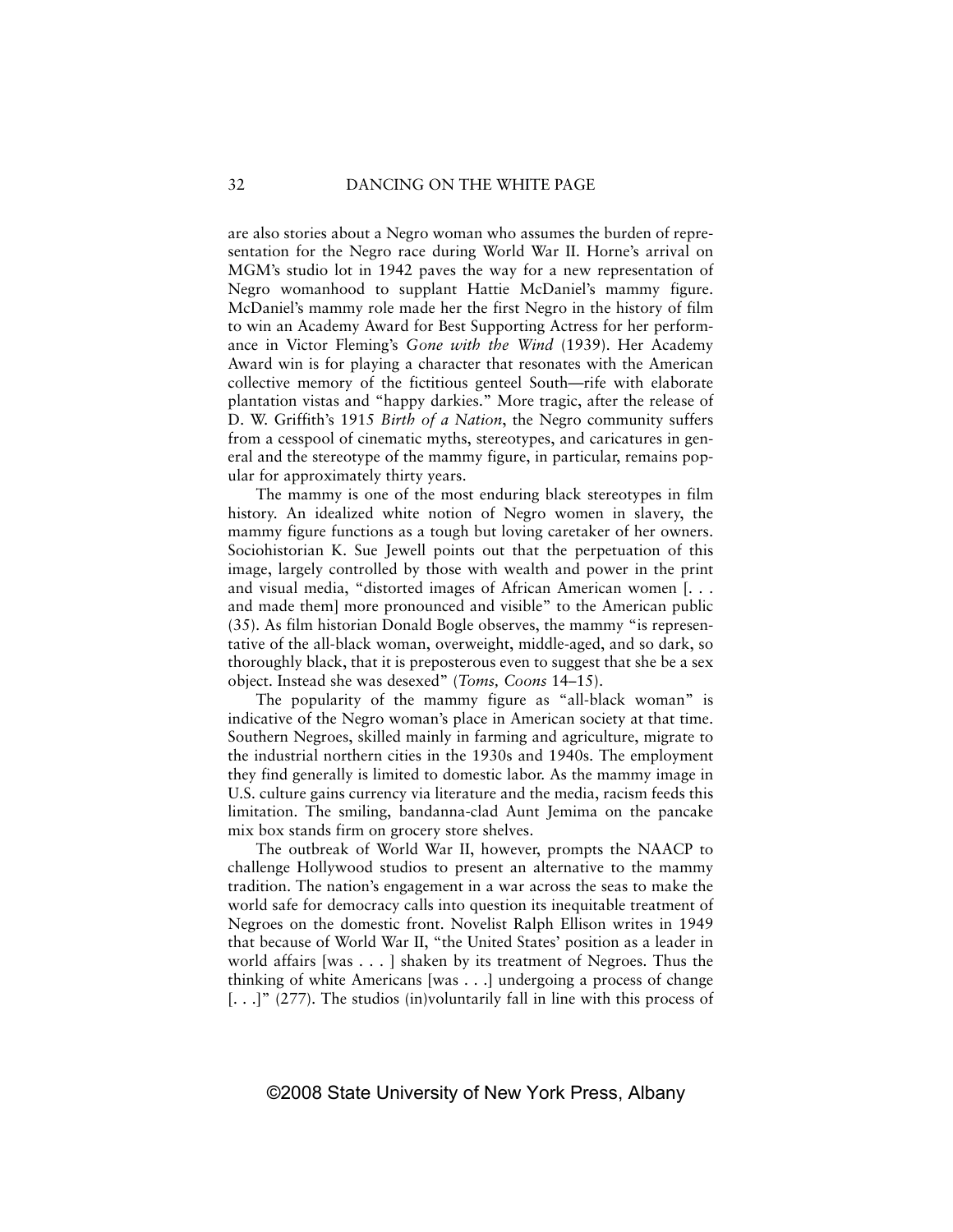change. In the A&E documentary *Hollywood: An Empire of Their Own*, film historian and columnist Neal Gabler notes Hollywood has to scour for ways to manage the paradox of its portrayal of the Negro in film and the war effort. "A democratic state could not send minorities, immigrants and the poor to die for an America which excluded them," Gabler maintains.

The war leads to an unprecedented alliance between Washington, in particular the Office of War Information (OWI), and Hollywood. Aljean Harmetz, author-historian, affirms along with Gabler, an alliance between Washington and Hollywood facilitates the film studios' agenda to produce films with Negro actors fully integrated in plots and story lines. The industry uses the armed forces as the branch of government that could relay the message. Harmetz says, "[t]he American Army was not integrated except in Hollywood movies. And the Office of War Information was very eager to keep our enemies from making capital out of any sort of problems in America. So they didn't want movies that had any racial tensions of any sort" (*Hollywood: An Empire of Their Own*). The Hollywood moguls project racial harmony by producing films such as *Bataan* (dir. Tay Garnett, 1943), *Sahara* (dir. Zoltan Korda, 1943) *The Negro Soldier* (dir. Stuart Hiesler, 1944), and *Lifeboat* (dir. Alfred Hitchcock, 1944), wherein the Negro man is an integral part of the storyline. Meanwhile, outside of Hollywood, Negro women move out of the domestic space and into the industrialized work environment as laborers. The Negro woman in the industrialized workplace unfortunately is not as successful on screen, although *Carmen Jones* (dir. Otto Preminger, 1954) does present the Negro woman at work in a parachute factory. This film also highlights the conflict between the working Negro woman and the emerging Negro ingénue that Horne eventually will come to represent.

Discomfort and anxiety, nevertheless, attend Horne's representation within the Hollywood community Horne decides to enter. Horne's signature on the MGM contract causes a conflict within the old guard community of west coast Negro actors, many of whom consider the east coast upstart a menace to their economic "stability." This west coast/east coast rivalry results in a protest meeting. The west coast Negro actor elite assemble at McDaniel's home to discuss the impending shift in attitudes toward the roles they have made popular. Chief among the concerns is that if Horne (or Walter White's "guinea pig") and NAACP spokesperson Walter White antagonize the status quo and displace the so-called menial roles, the financial status of the actors cast in those roles will be threatened. For example, McDaniel earns \$2,000 a week and Butterfly McQueen earns \$600 by the time White arrives in Hollywood to rally for Horne (Cripps 47). Lincoln Theodore Monroe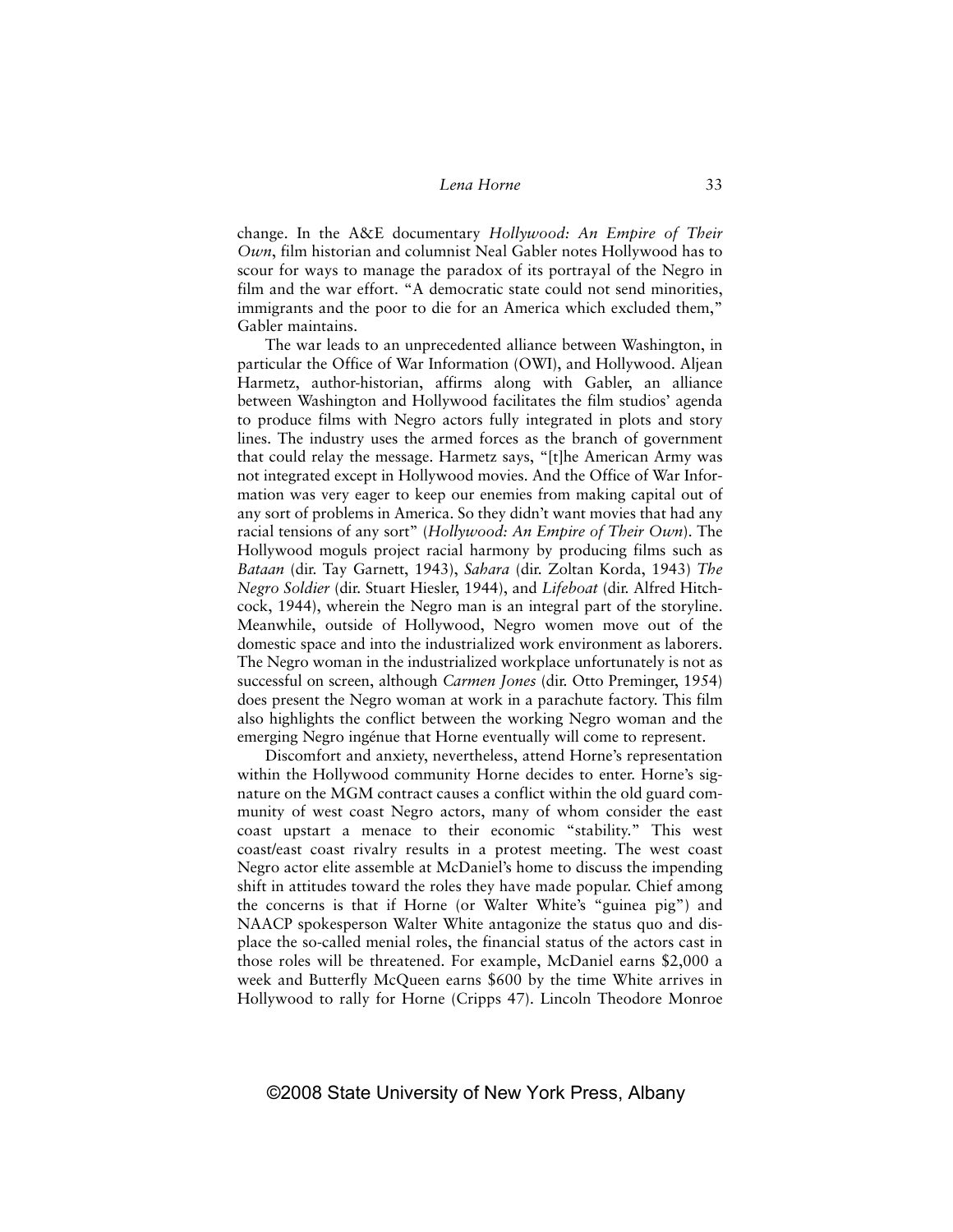Andrew Perry or "Stepin Fetchit," Bill "Bojangles" Robinson, and McDaniel live a high-style Hollywood life on the money garnered from their screen portrayals. Each of these actors works on contract, but not long-term contracts. The pre-Horne elite Negro actors' contracts are for terms of no more than six months with options that could be dropped at the whim of the studio. Others are bit players working for a few dollars a day, a box lunch, and bus fare (Cripps 48).

More important, the old guard resent the NAACP's snub of the already installed Fair Play Committee (FPC). Organized by the Negro Hollywood actors, the FPC campaigns for better parts for the Negro performers long before White arrives in Hollywood. White offends several veteran black actors, such as Clarence Muse (*Hearts in Dixie,* 1929), because of his failure to acknowledge the Screen Actors Guild. First on the FPC's agenda is to "lessen the screen images of blacks as a 'bunch of careless, illiterate porters, mammies, waiters, and sharecroppers'" (Jackson 102). White practically ignores the FPC and the Screen Actors Guild opting instead to consult directly with Hollywood producers. His gesture enrages Muse, who writes, "In laying his cards on the table here, Mr. White didn't see fit to address the Screen Actors Guild. [. . .] We feel that if an organization like the NAACP is sincere in its fight, they should work it out with the moving force of Hollywood, the actors, through their Guild" (Muse 20). Muse perceives, furthermore, that the NAACP's slight leaves no room for a discussion of their lives outside of the Hollywood regime. He realizes that the organization conflates the character and the player; it does not consider the actor as an individual, separate and apart from the roles played. Muse claims:

[T]here is nothing wrong with a man being a porter in a picture speaking dialect if the character is noble. If he has ambitions. If he is a part of the plot and wins in the end of the play. If he is glorified, if the role is comedy, let it be clean and true to life. Bob Hope or Bob Burns, in their comedy moments, do not carry the slogan of race discrimination or an uplift of humanity. [. . .] Hattie McDaniel won the Academy Award because of her great artistry in portraying a character as written. Not Hattie McDaniel, but the part in the book, "Gone with the Wind." (Muse 20)

McDaniel maintains that if Mammy draws indignation from the NAACP and White, then the institution and its representative should find her a different role: "What do you want me to do? Play a glamour girl and sit on Clark Gable's knee? When you ask me not to play the parts, what have you got to offer in return?" (Jackson 100).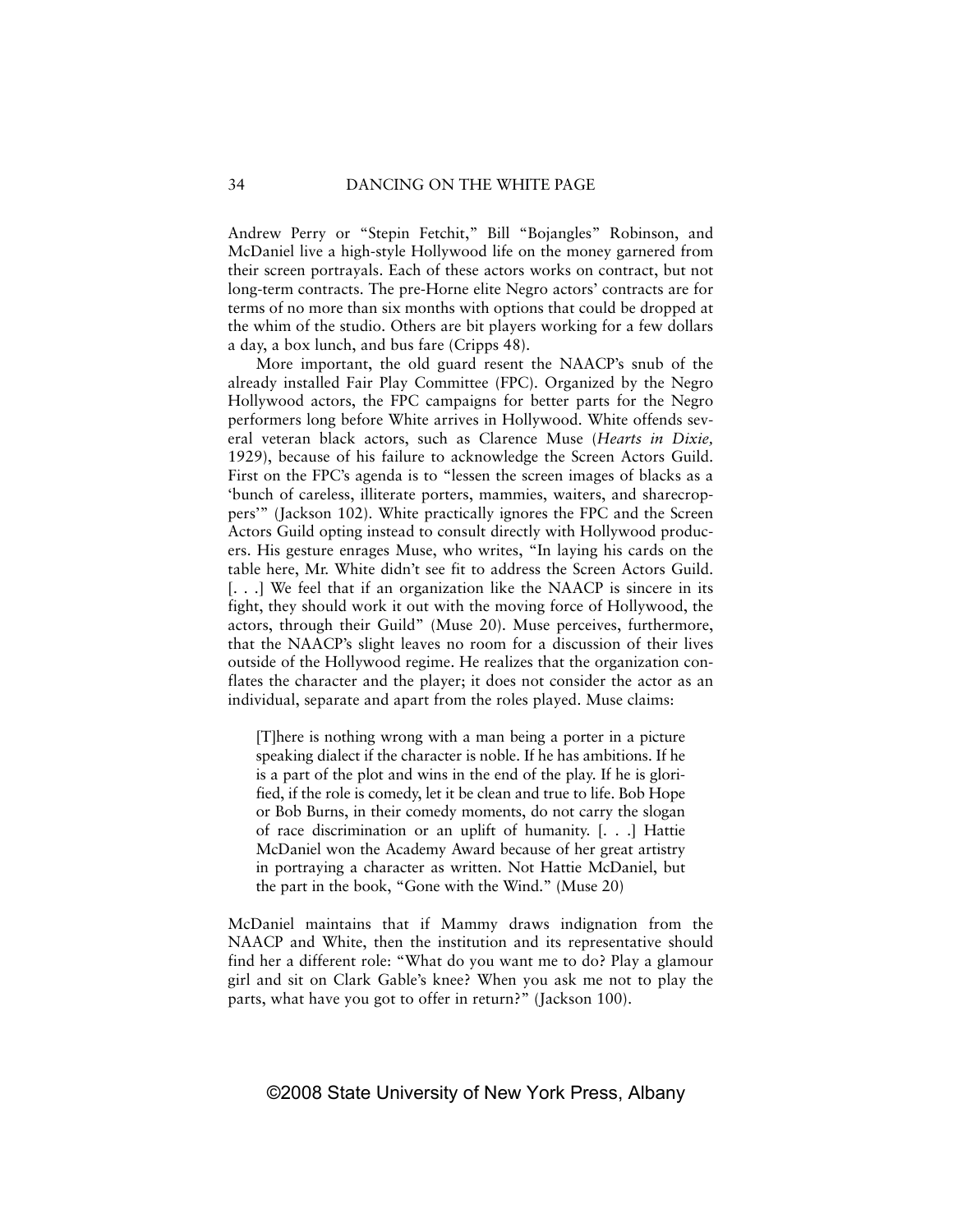The anger, however, pivots on Horne's daring. This "bourgeois eastern upstart" has the nerve to question the contract, rather than to depend on the studio to guarantee her rights as an actress. "[E]very actor should have written into his contract all kinds of 'special protections,'" insists Horne (*Lena* 135). In *Motion Picture* magazine in 1944, Sidney Skolsky makes known that part of these special protections for which Horne asks is "the understanding that she would sing in pictures or play legitimate roles and not have to do 'illiterate comedy' or portray a cook, roles customarily assigned to colored performers" (82). This woman has the nerve to insinuate that the parts for which Negro actors have been cast to establish careers and attain financial stability are not good enough for her. To make matters worse, not only does the studio agree to listen to her, but a studio mogul also incorporates these "special protections" into a written document. Just who do White and Horne think they are? These issues anger the Negro old guard. "They were afraid of what they called 'my attitude,'" Horne recalls, "by which they meant the terms I had insisted upon in my contract. They feared the studios might think it was the beginning of a large scale campaign on the part of Negro actors to raise their status, or that I might be thought the beginning of a revolt against roles as menials" (*Lena* 136, 137).

Horne stands in the midst of this conflict—literally—and within the context of protest Horne begins her journey to find meaning for the symbol. As a first strategy Horne projects her voice into the chaos to dispel her fellow actors' suspicion and to gain their acceptance. During the protest meeting, she is "forced to get up and try to explain that  $[...]$ she] was not trying to start a revolt or steal work from anyone and that the NAACP was not using [. . . her] for any ulterior purpose" (*Lena* 137). Horne's voice is the clarion call to the Negro old guard to understand the cultural implications of her contract; it is also the proverbial cry in the wilderness of one seeking to be anointed by her people for the journey to come. Audre Lorde instructs us to listen, "[W]here the words of women are crying to be heard, we must each recognize our responsibility to seek those words out, to read them and share them and examine them to the pertinence to our lives" (43). Only when this happens can the symbol fully assume the burden of representation.

The matriarch of cinematic Negro womanhood, McDaniel, answers Horne's call for support. Horne remembers:

[McDaniel] called me up and asked me to visit her. I went to her beautiful home and she explained how difficult it had been for Negroes in the movies, which helped give me some perspective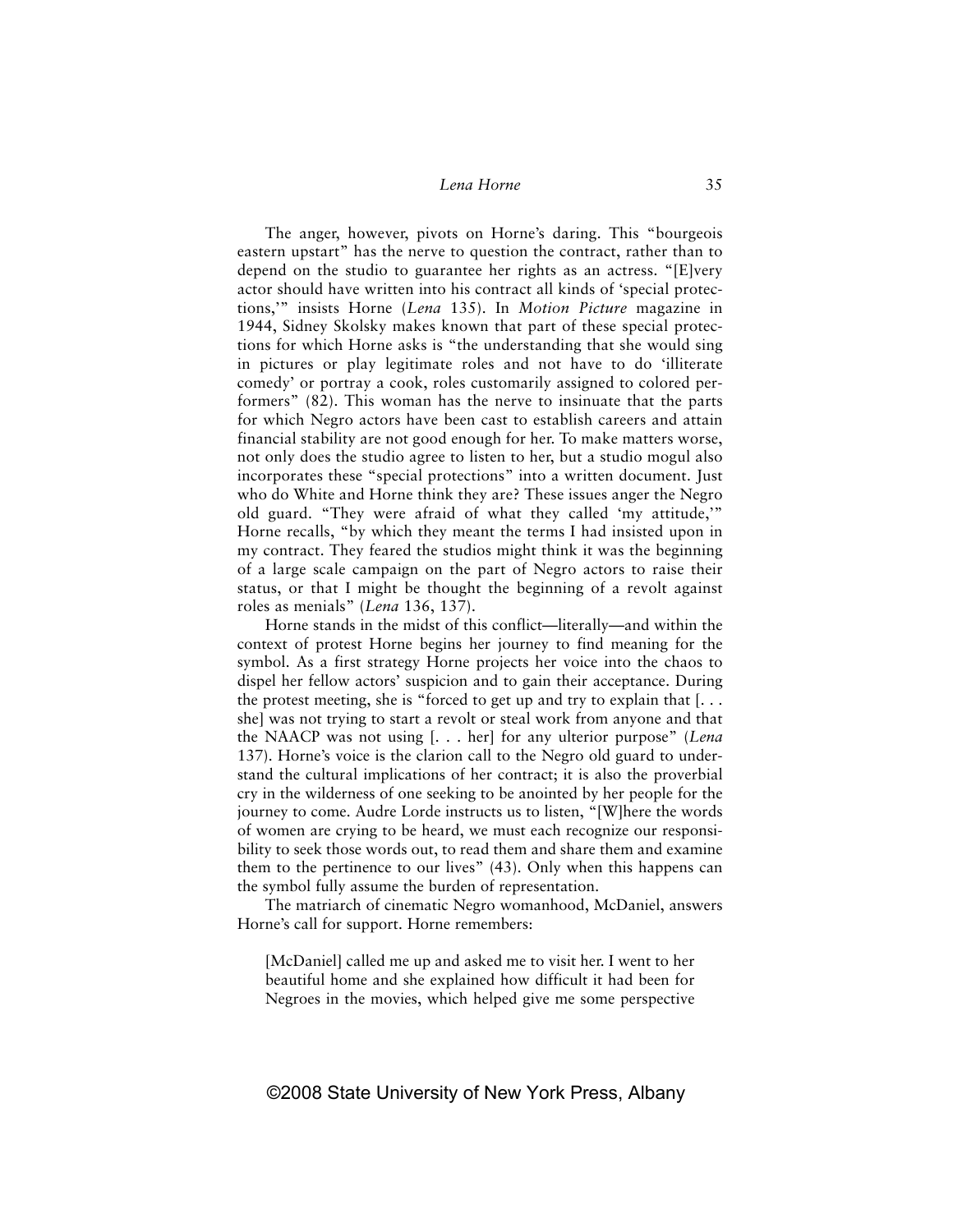on the whole situation. She [. . .] sympathized with my position and [. . .] thought it was the right one if I chose it. [. . .] Miss McDaniel's act of grace helped tide me over a very awkward and difficult moment. [. . .] (*Lena* 137–138)

Like Robeson before her, McDaniel represents what Joseph Campbell terms the "protective figure who provides the adventurer with amulets against the dragon forces [s]he is about to pass" (69). The act of grace, or Campbell's amulet, in effect symbolizes a passing of the scepter. By passing the scepter, McDaniel builds a bridge on which Horne, the ingénue, can travel. McDaniel's sharing of the history of Negro images in film, within her hearth and home, with this newly appointed symbol of Negro womanhood, conjoins the tradition of the mammy with that of the contemporary ingénue.

What does the linkage of these two symbols mean? In the African context, McDaniel acts as the community elder who encourages the new and vibrant youth in its endeavors. According to Malidoma Patrice Somé, the "very old honor youth as the source of collective physical stability and strength as recent arrivals" (124). The overarching significance of the response and the meeting, however, is the homage paid to film ancestry. To continue in the African context, Somé regards the ancestor as one whose way is that of tradition. She explains:

[t]radition is they way of the ancestors, the manner in which those who lived before once walked and talked, the knowledge and practices that allowed them to live long enough to bestow life upon others. [T]his is crucial to life, because to forget the way life used to be lived is to become endangered. [. . . T]o look to the old ways is to avoid death. (124)

In addition, McDaniel's move to initiate the meeting signifies her recognition of the need for Negro sisterhood in times of crisis. In the transmission of history from one Negro actor to another, both Horne and McDaniel acknowledge the imperative of tradition in the whirlwind of radical change.

The McDaniel–Horne association complements that of the Lena– Cora dyad and the Robeson–Horne relationship (discussed later herein). By speaking up and out to Negroes within a film industry that has marginalized their presence and by accepting McDaniel's invitation, Horne locates herself within the community of actors, rather than standing apart from them as does Walter White. Her move is important because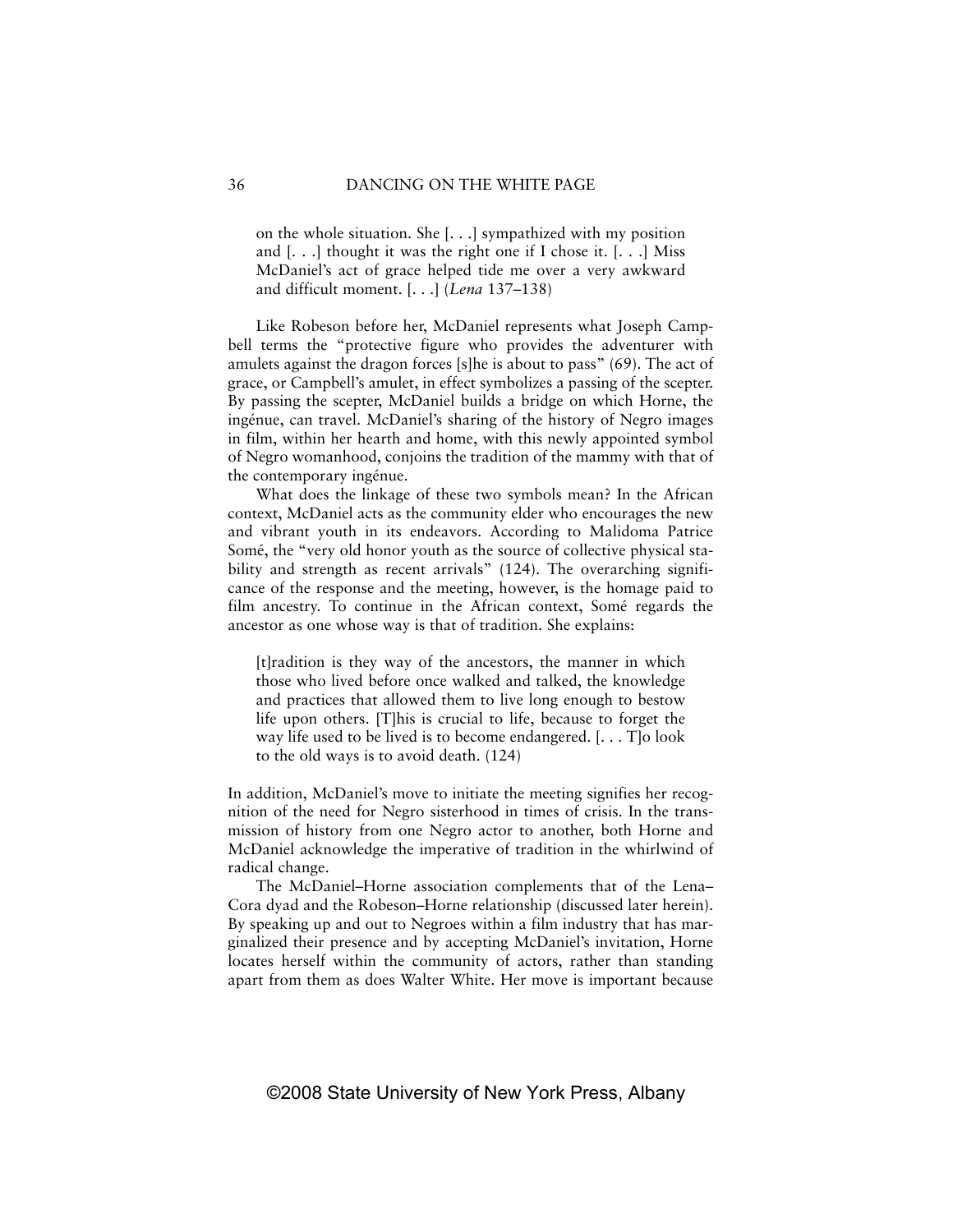in the NAACP's campaign these actors' character portrayals are judged an abomination to the Negro race.

Lena Horne's and Walter White's campaign to overturn mammy, however, is so complicated that it ostensibly forges a new color line in Hollywood, dividing the light-skinned entertainer and executive from the dark-skinned actors. Black film history illustrates that neither the entertainer nor the executive are alone in this creation. Horne joins other light-skinned Negro leading ladies of the silver screen and mulatoes cast in early race movies black and white independent filmmakers produce and direct. The "race movie" almost always features an exclusive Negro cast dramatizing stories targeted for the Negro audience. The filmmakers generally critique social issues such as the class and color caste system within the Negro community or model stories that mirror those by the Hollywood studios. Prolific independent black filmmaker Oscar Micheaux, black and white independent film companies such as the Lincoln Motion Picture Company, the Colored Players Film Corporation, and Million Dollar Productions, feature light-skinned actresses as leads in their motion pictures. Evelyn Preer, Micheaux's first leading lady, for example, stars as the educated philanthropist with a secret, Sylvia Landry, in the filmmaker's second silent film *Within Our Gates* (1920). In the silent feature *The Scar of Shame* (1927), Lucia Lynn Moses plays Louise Howard, a "tragic mullato" [sic] who commits suicide after her husband Alvin (Harry Henderson) refuses to come back to her after he discovers her low birth status. Lena Horne makes her movie and starring role debut in an all-black cast movie called *The Duke Is Tops* (dir. William Nolte) in 1938, produced by Toddy Pictures Company (founded by Ted Toddy) and Million Dollar Productions (founded by white producers Harry M. Popkin and Leo Popkin). Horne plays Ethel Andrews, a talented entertainer whom Duke Davis (Ralph Cooper, the "Dark Gable") vows to advance her career at any cost. This trajectory shows that Hollywood studios in the late 1920s and 1930s took cues from race, all-black cast movies or both when considering Negro women for lead actresses (Sampson *Blacks In Black and White*).

The major studios follow suit and choose the mulatto to star in films that address America's color consciousness as well as Negro culture and history. In 1929, MGM produces the first film with an all-black cast, *Hallelujah* (dir. King Vidor), and introduces America to a new lightskinned talent, Nina Mae McKinney. In 1934, Fredi Washington appears in Universal Pictures' movie about "passing" in the sentimental melodrama *Imitation of Life* (dir. John M. Stahl). Lena Horne and Dorothy Dandridge appear later in the 1940s and 1950s: Horne as seductress in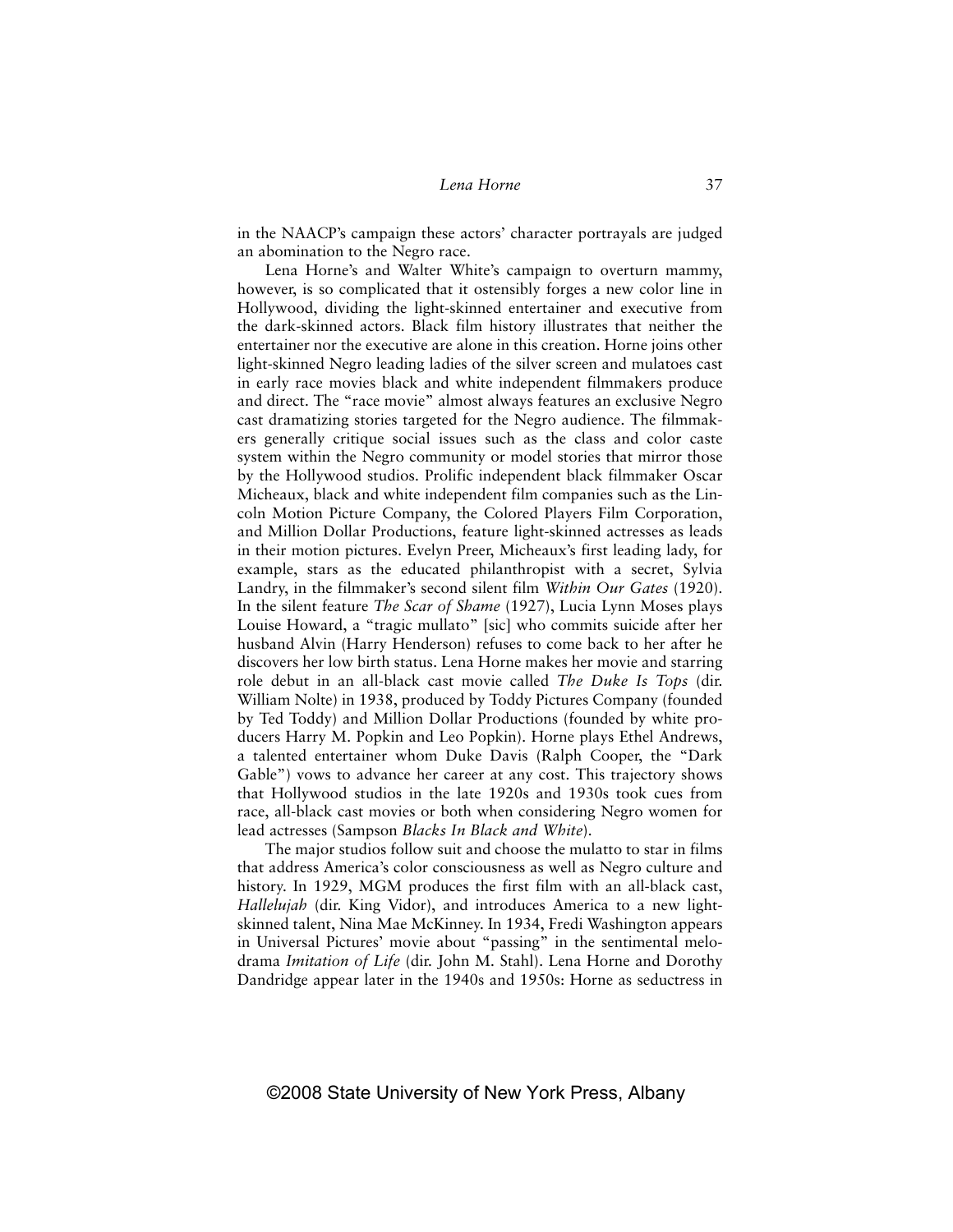Vincent Minnelli's *Cabin in the Sky* and singer in Andrew L. Stone's *Stormy Weather* (1943); Dandridge as rebel seductress in Otto Preminger's *Carmen Jones* (1954).

The mulatto as ingénue or star popularized by all-black cast movies conceivably stimulates White's and Horne's Hollywood agenda. At first, the entertainer and the NAACP representative ignore the established Hollywood Negro actors. White especially negotiates only with the producers, studio heads, and the most popular white actors to rehabilitate the image of the Negro on the silver screen. Well-known (dark-skinned) Negro actors such as Hattie McDaniel, Clarence Muse, Mantan Moreland, and Butterfly McQueen receive the proverbial snub in the discussions. For example, White responds to the Sojourner Truth neighborhood and Woodward riots in 1942 and 1943 in Detroit, Michigan, by forming the Emergency Committee of the Entertainment Industry. Sponsored by CBS, the committee produces a program "through which wellknown figures in the entertainment world could utilize their influence to create a countersentiment to mobism" (White 231). The roster includes luminaries such as Tallulah Bankhead, Duke Ellington, Lena Horne, Groucho Marx, Edward G. Robinson, and Orson Welles (White 232).

White also finds support from prominent Negroes in Los Angeles and the Negro press for his side-stepping of the old guard community of Negro actors. Interestingly, color consciousness and physical appearance factors energize the support. Walter White, blond and blue-eyed, is born into a deeply religious African-American family in Atlanta, Georgia, in 1893. White writes in his autobiography *A Man Called White*, that his parents are so light that they "guided themselves [. . .] along the course between the Scylla of white hostility and the Charybdis of some Negroes' resentment against us because we occupied a slightly more comfortable better-kept home and were less dark than they" (21). The recognition of his parents' strategies between the worlds of light and dark, imaginably informs his silence over a remark from a member of the Negro community. Kenneth Robert Janken, White's biographer, comments, "[White] accepted without comment the worst sort of pigment mongering by a prominent black Angeleno businessman, who told White not to meet with Muse, McDaniel, [Eddie "Rochester" Anderson,] and others" (271). Los Angeles businessman Norman O. Houston, secretary-treasurer of the Golden State Mutual Life Insurance Company, encourages White to dismiss the criticisms against him and Horne. In a special delivery letter dated September 16, 1943, Houston writes:

Naturally, a person physically large (or small), dark, limited in background and appearance can not [sic] appear in parts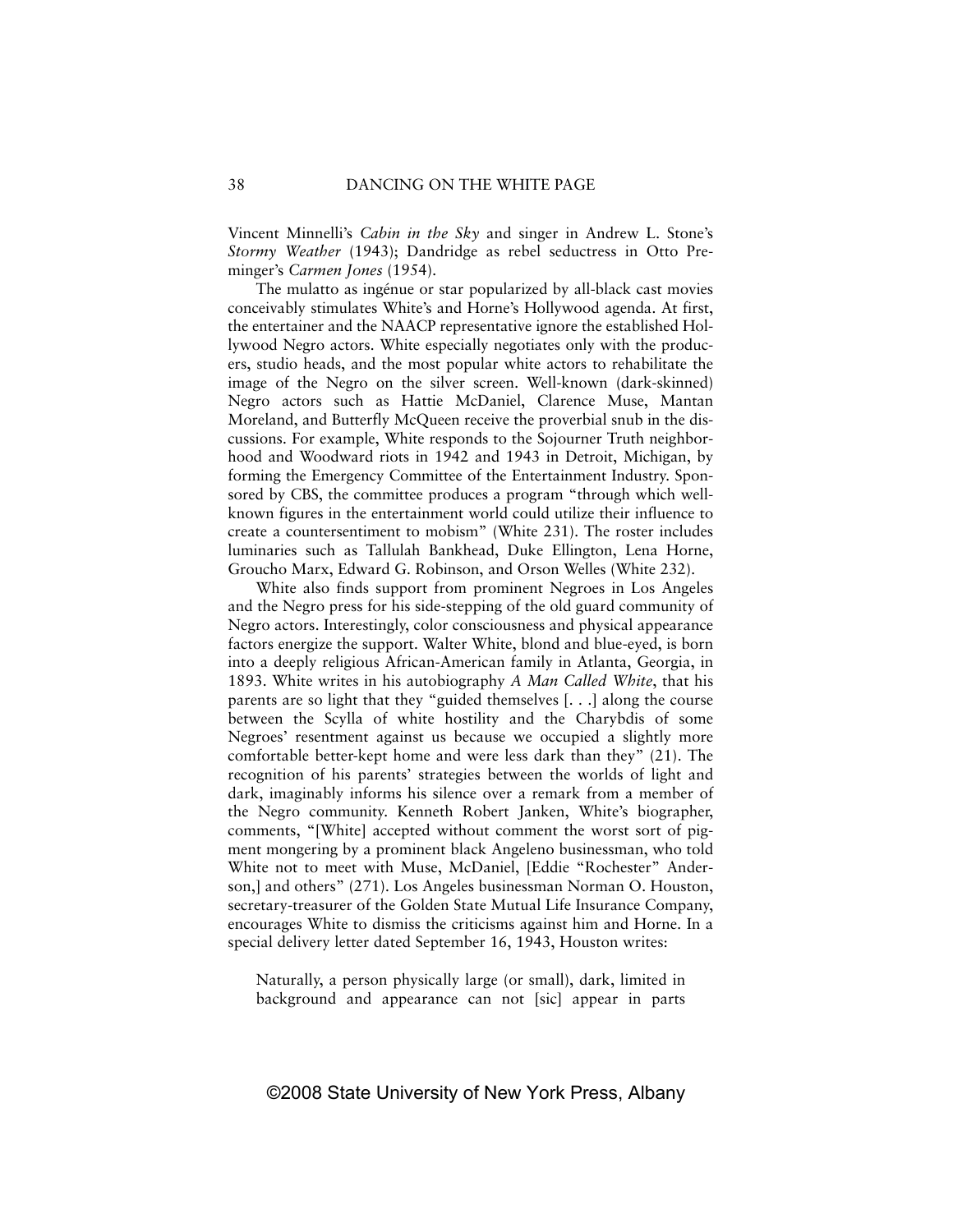### *Lena Horne* 39

designed for ingénues, gigolos or dashing heroes; therefore, it is possible that a *sort of jealousy or inferiority complex* is associated with the whole matter, especially when we take into consideration your friendliness with Lena Horne—certainly not of the type mentioned above. (1, emphasis mine)

Houston suggests further the character and "personal prejudices" of these actors will compromise a formal meeting with them; rather, "a semi-social gathering, where refreshments were served" will massage the emotions of the hypersensitive actors as they party on food and drink. Houston's evaluation of dark-skinned African Americans—overweight or small—against that of Lena Horne's "type" undeniably delineates the aggressive color and class consciousness practiced among several in the Negro community. In Houston's estimation, moreover, dark physiognomy in the film industry "naturally" fails to transfer out of the mammy or tom or coon characterizations. The awareness of this disadvantage by the actor who meets the description, according to Houston, brings about a psychological disorder. Implicitly, the businessman welds the image stereotype to the actual actor rather than criticizes Hollywood's investment in portraying Negro actors in stereotypical parts.

Similarly, an editorial, "Hollywood and Walter White," in the *Chicago Defender*, a major Negro newspaper, claims the old guard Negro actors even fail to demonstrate the necessary competency to decide what is best for them because each "[has] been so used to playing menial parts that [she] can no longer conceive of getting respectable roles on the screen. The facts are that [they are] not capable of acting as judges of what is good and what is bad in Hollywood [. . .]" (14). Only White's collaboration with white producers and talent agents can position McDaniel and others to be cast in other roles because neither McDaniel nor Beavers has the intellectual wherewithal to change casting decisions of film producers:

Perhaps Hattie McDaniel and Louise Beavers would no longer cavort in servants' uniforms and Clarence Muse himself might not be called upon to put on a grass skirt and prance about as a jungle savage, ostensibly portraying an African. (14)

Horne's and White's résumé of similarities also add fuel to the fire. Both share upper-middle-class bourgeois backgrounds as well as similar physical characteristics of light complexions. Horne is born into an elite Negro family in the Bedford section of Brooklyn. She writes: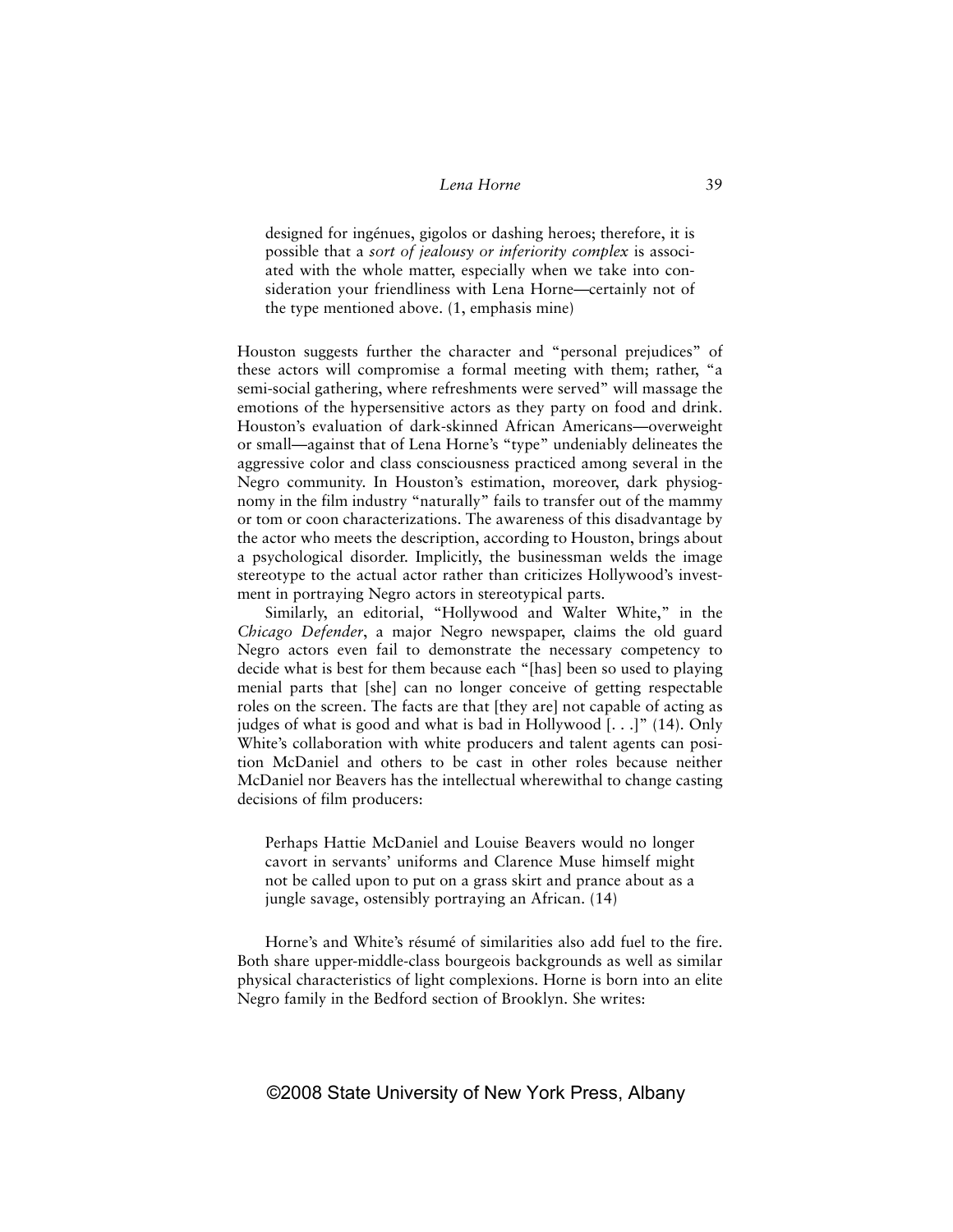[...] most of my successes were to be the result of being exhibited, as I was that first day [of my birth], as oddity of color—a Negro woman, and a Negro entertainer who didn't fit the picture of personality and performing style the white majority used to expect. The world into which I was born, the one which exerted the strongest pull on my personality, was a small, tight world, [. . .] of the Negro middle class. [. . .] We were isolated from the mainstream of Negro life, seeing a relatively narrow group of people. (*Lena* 1–2)

Important to Horne's and White's Hollywood agenda are the bourgeois attitudes both she and White bring with them, and these attitudes encourage their isolation from the masses of the Negro population of actors in Hollywood. That Horne and White conflate the celluloid image with the actors themselves widens the gap even more between them and the old guard.

Interestingl, however, is that although both Horne and White curry class and intraracial dissension while carrying out their Hollywood plans their paths eventually diverge. White continues lobbying Hollywood CEOs, but eventually learns "the immigrant Jewish cultural agenda was to use prevalent white stereotypes of African Americans in order to enter America's melting pot" (Janken 273). In addition, Horne's autobiographies betray an admission that the arrangement she and White make to introduce a Negro womanhood means casting off the bourgeois isolation of which she is accustomed growing up in New York. She cannot sidestep the old guard of Negro actors to accomplish the task; understanding that the "symbol of racial uplift" involves the interaction of the bourgeois ingénue with the "working-class" Negro actors is imperative for her. Horne's texts lay bare an interrelationship with those who have come before her, and she develops a shrewd perception of the insidious assignation of labels (that is, "star," "symbol," "the first Negro to") and its transitory nature. Thus, as she works with her new colleagues in film, Horne transforms into my parents' "something else": an activist entertainer. As an activist entertainer, Horne places herself in the thick of things, and thereby claims a grassroots association with the people, not with the elite group of studio heads for whom she has agreed to labor.

Horne's migration to New York City after her screen test also is an important aspect of her journey. In New York, Horne meets Count Basie, the big swing bandleader. She confides her discomfort in Hollywood and her yearning to be with her people. She writes: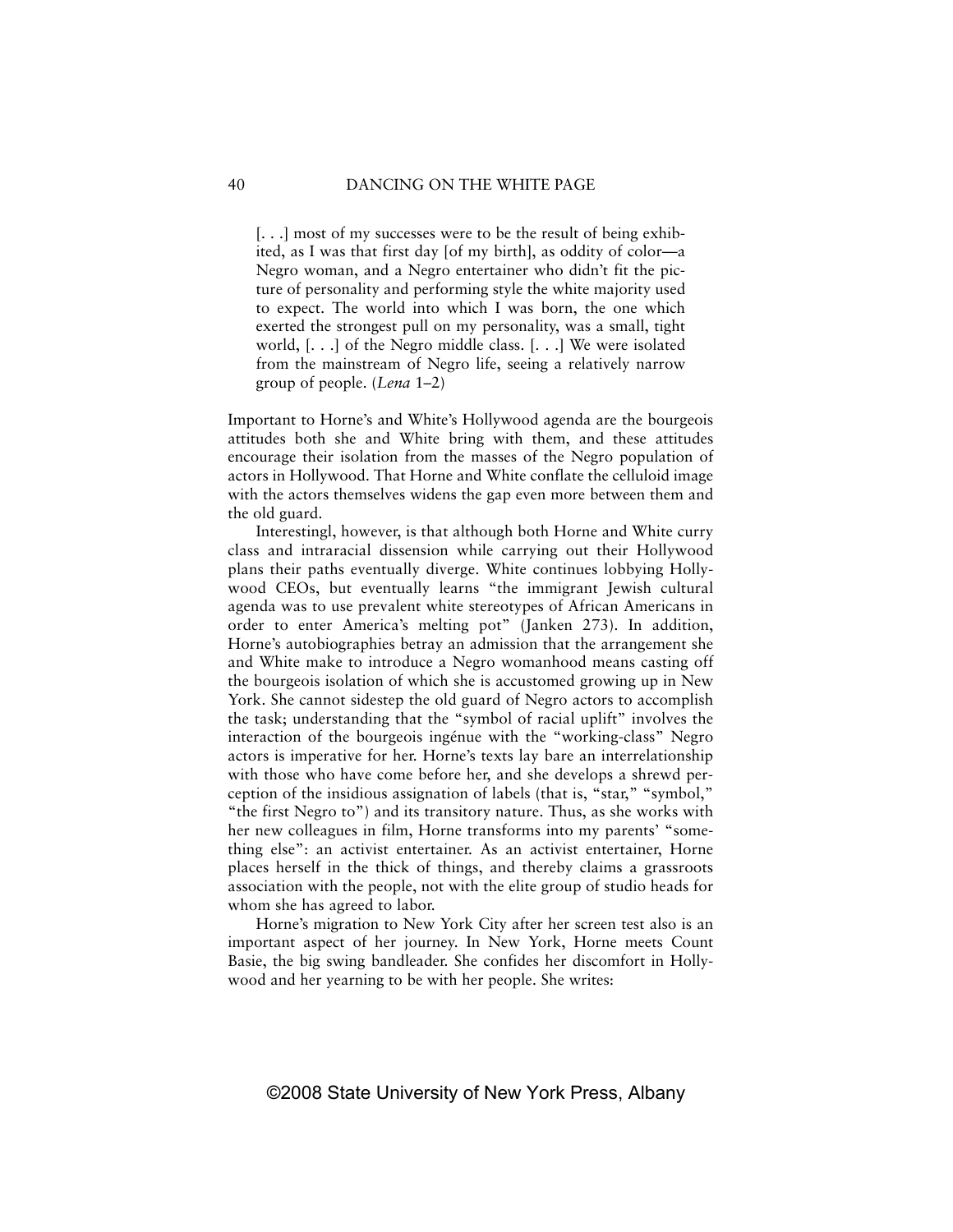[...] I told [Count] Basie that I wasn't going back to Hollywood. I can't go back. I'm lonely; I can't see my own people. I don't want to be a movie star. [. . .] I was especially surprised at the seriousness of the advice he gave me when I said I didn't want to go back.

"You've got to go back," he said. "Nobody's ever had this chance before."

"But I don't want it," I sniffled. [. . .] Basie wasn't buying. "No you've got to go back," he said. "They've never had anyone like you. [. . .] They never have been given the chance to see a Negro woman as a woman. You've got to give them that chance." He made me believe it would somehow help all of us (*Lena* 142–143).

Exactly what kind of "Negro woman" does Count Basie mean they (white audiences) have not seen? Judging from the history of Negro women in film prior to Horne, Hollywood, especially MGM, is quite familiar with Horne's type through fair-skinned leading ladies Nina Mae McKinney, who plays Chick in King Vidor's production of *Hallelujah!* (1929) and Fredi Washington, who plays Peola in John M. Stahl's production *Imitation of Life* (1934). For example, Irving Thalberg, MGM's powerful producer, and director King Vidor considered McKinney "one of the greatest discoveries of the age," and Thalberg "predicted a glorious future" for her. Bogle maintains, "[t]he *New York Post*'s Richard Watts, Jr. called her 'assuredly one of the most beautiful women of our time'" (*Toms, Coons* 33). McKinney so enchants the studio, MGM signs her to a five-year contract. According to Bogle, McKinney establishes the tradition of the treasured mulatto in Hollywood: light-skinned beautiful Negro women who are given a chance at leading roles because they meet the white ideal. The emerald-eyed Washington "emerges as one of Black America's most exciting dramatic actresses" and "[f]or a spell it looked as if Hollywood had a serious young black actress it would have to reckon with" (Bogle, *Brown Sugar* 79).

Like Horne, these actresses work in the theater and the nightclub circuits prior to work in film; and, like Horne's stint as a chorus dancer in Harlem's famed Cotton Club, McKinney dances in the chorus of a Harlem show, *Blackbirds of 1928*. McKinney's and Washington's film careers, however, hit dead ends, while Horne's only stalls. In the late 1950s, an assistant cameraman finds McKinney working as a maid in New York. Fredi Washington fairs better, but Hollywood stereotyping eventually lead her to abandon a career in film and embrace the role of a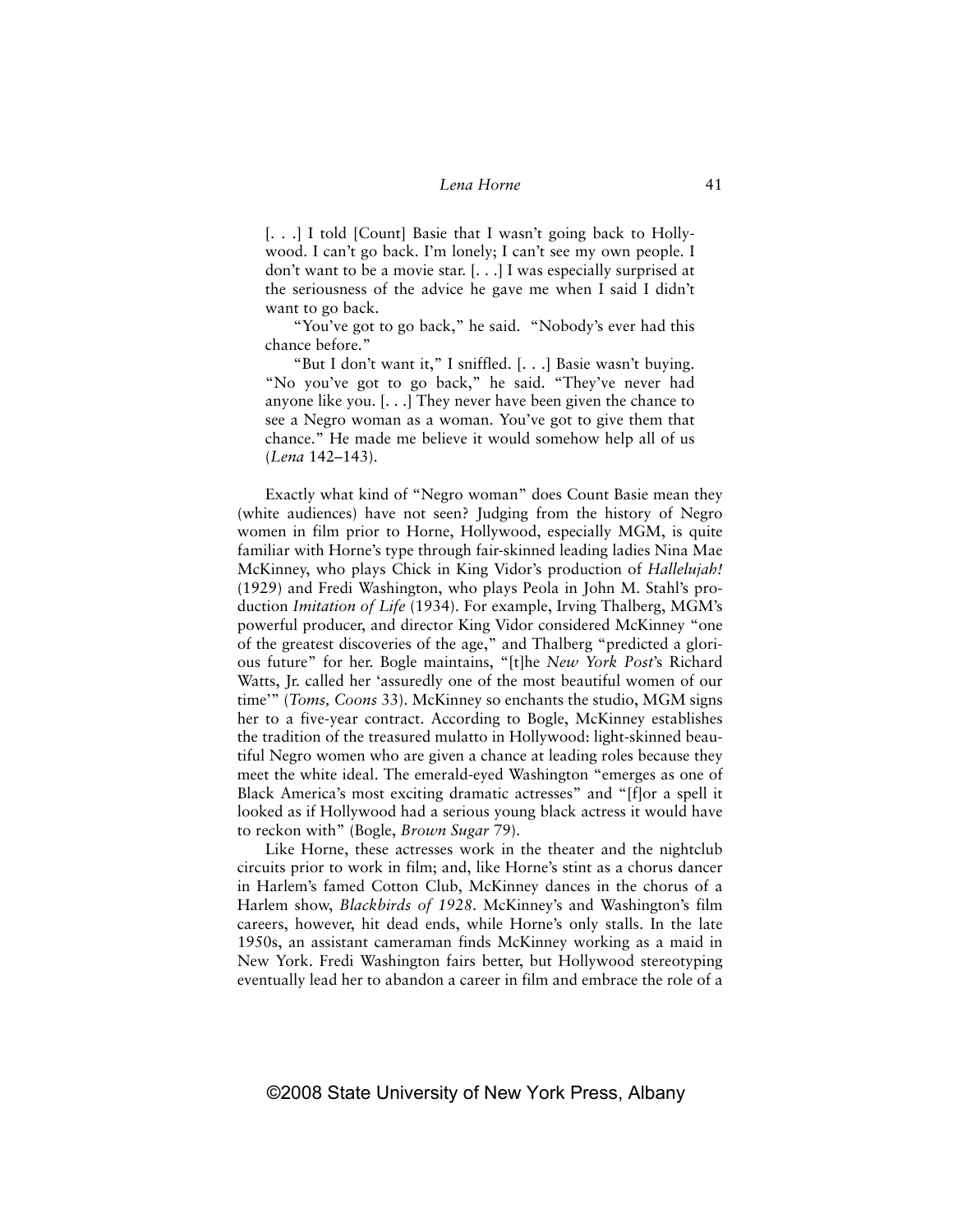civil rights activist and founder of the Negro Actors Guild of America in 1937, whose goal "was to eliminate stereotyping of roles [. . .] for blacks" ("Fredi Washington"). With these similarities, what unique quality does Basie believe Horne can bring to Hollywood?

Horne appears in Hollywood with a very impressive résumé and entourage, including a solid upper-middle-class bourgeois Brooklyn, New York family. Lena Horne is born on June 30, 1917. She starts her career as a dancer in Harlem's famous Cotton Club at age sixteen. Of that time, she observes, "[. . .] for the employees, [The Cotton Club] was an exploitative system on several levels. The club got great talent for very cheap, because there were so few places for great Negro performers. [W]e were underpaid and overworked in the most miserable conditions" (*Lena* 47, 48). Her interpretation of Harlem's nightclub scene is perceptive, and her perceptions are honed at a young age by her wise but stoic grandmother, Cora Calhoun Horne. Calhoun Horne is a significant force in the singer's belief that she can act as the Negro symbol for racial uplift.

Horne's childhood exposures to racial injustice via participation in Negro institutions prepare her to endure and speak out against racism upon her entry in the entertainment industry. Her grandmother is an active member of the NAACP and the Urban League in the early 1900s. Horne accompanies her grandmother to many of the meetings, where she sits quietly memorizing the discussions. Horne writes:

[F]or of her many good works, it was, naturally, the NAACP, along with the Urban League, that ranked highest in [my grandmother's] interest. [. . .] I have vivid memories of accompanying her to the meetings. [...] I was always the only child there, sitting quietly, listening because I knew I would be questioned later about what I had heard. [. . .] I was learning to "speak up like a little adult" in order to earn one brisk sign of approval from Grandmother. (*Lena* 10–11)

Observing these activities, repeating the deliberations therein, and "speaking up like a little adult" plant firm roots in Horne's consciousness. I have shown how her grandmother's training of Lena bears fruit in her dealings with the west coast league of Negro actors.

Horne's association as a young entertainer with the internationally renowned singer Paul Robeson is also important in her choice to stand as a symbol for racial uplift. Anxious over her decision to pursue a career in entertainment rather than the formal education her grandmother favored, Robeson helps Horne understand that her resolve to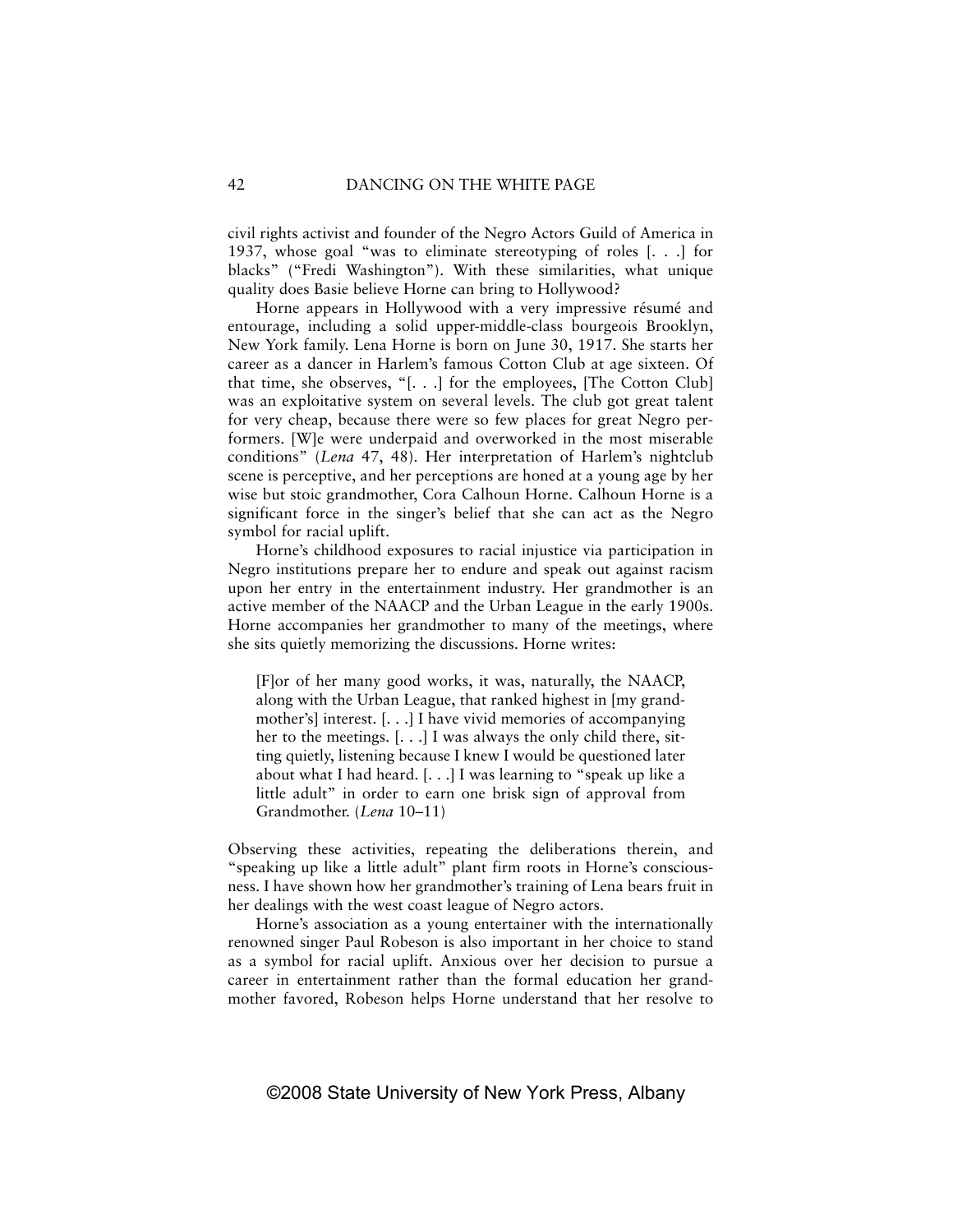pursue a career in entertainment does not show disregard for her grandmother's teachings. Robeson assures her that even though Calhoun Horne takes a different approach to education, Horne's work complements the very principles on which the matriarch stood. In her 1950 autobiography, *In Person*, Horne recalls Robeson's affirmation during a backstage visit at New York's Café Society nightclub. Robeson reminds the young entertainer:

[Cora] was fighting for opportunity just as you are fighting for opportunity. If she could see you now, she'd be mighty proud of you. [. . .] She'd be proud of you because you both have the same drive for the same principles. [. . .] Aren't you always studying and rehearsing to improve yourself and do a better job? (*In Person* 186–187)

Robeson's words of encouragement facilitate Horne's reclamation of her self-respect, which is lost in the quagmire of racial injustice; Robeson affirms that he, too, "carried the same denial, the same rejection all our people suffer" (Horne, *In Person* 188).

The best information Robeson grants Horne, however, leads her to a deeper understanding of the plight of the Negro in the United States. In a 1947 interview with *Ebony* magazine, "Meet the Real Lena Horne," Horne confesses:

I hated my own people because I saw them pushed around and taking it. [. . .] But one night Paul Robeson came into Café Society [. . .] and that night changed my whole way of thinking. [. . .] I got some idea of the greatness of our people. I learned why they were being pushed around and how big people we Negroes can be if we learn how to see things clearly and fight. (10)

Robeson's mentorship in the backroom of New York's Café Society nightclub equips Horne with the vision and the ability to rightly judge appearances in an entertainment world.

Finally, the after-hour bull sessions held backstage at Café Society expose Horne to liberal whites who hold an abiding respect for Negroes in America: "[T]hey [. . .] knew what life was like for us [. . .] and how we react [ed] to what  $[\dots$  was] done to us.  $[\dots]$  These white people were doing something to help us overcome the unfair conditions of our lives" (Horne, *In Person* 194). There are conversations with and stories about Negro artists and musicians—such as the West Indian classical pianist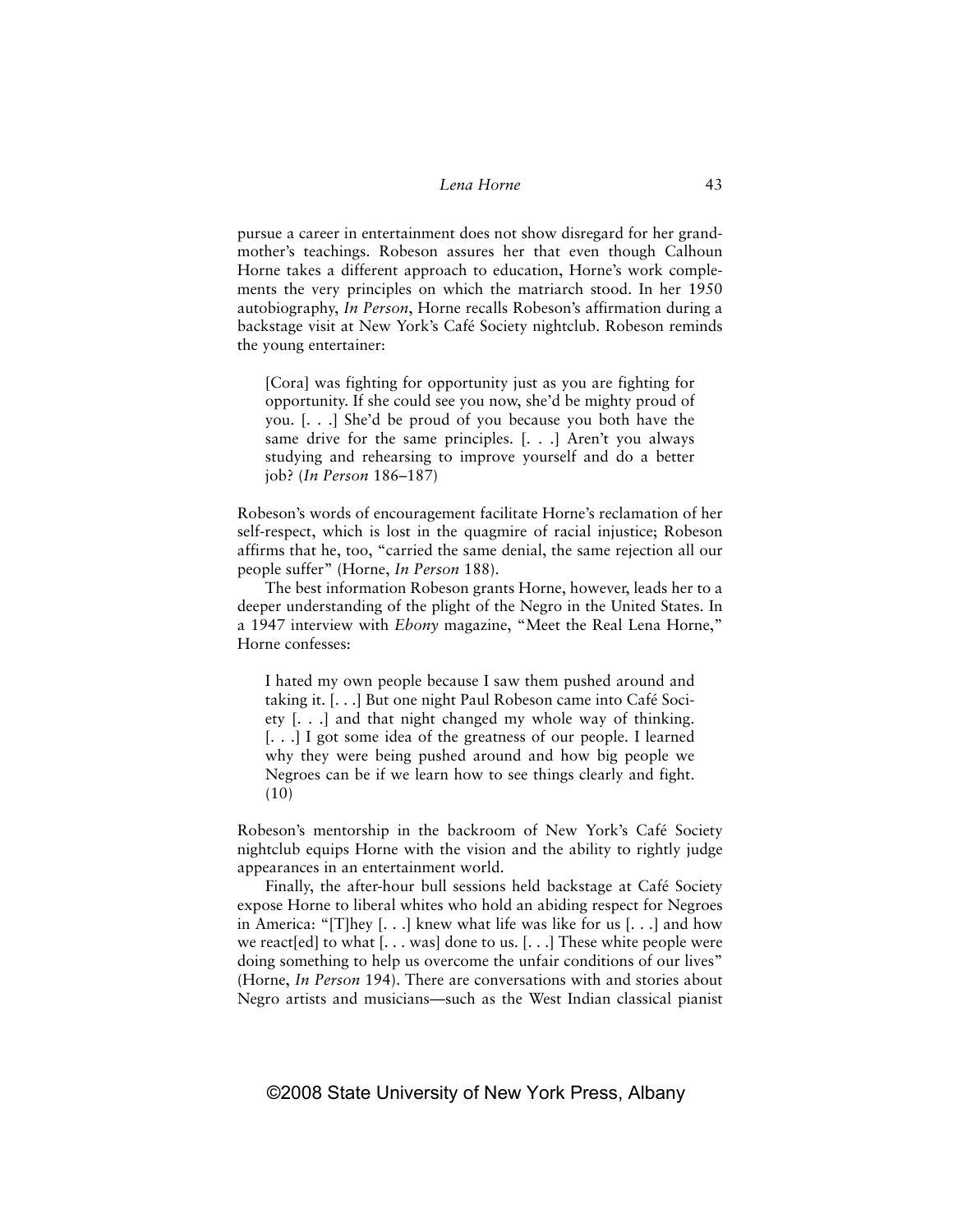Hazel Scott, blues singer Billie Holiday, and actor Canada Lee—who protest discrimination in the United States. These sessions put Horne in close contact with whites and Negroes familiar with the Harlem Renaissance literati, including Langston Hughes, Arna Bontemps, Richard Wright, W. E. B. Du Bois (to whom Horne refers as Dr. Du Bois), James Weldon Johnson, and Countee Cullen. The café society congregation of lawyers, newspapermen, writers, engineers, architects, doctors, and other professional people expands Horne's grandmother's wisdom and pedagogical approach as she hones her craft as an entertainer.

The congeries of occasions makes Horne "grateful for the deep respect [. . . she] was learning to have for [. . . her] own people" (Horne, *In Person* 193). While she has had to recite the tenets of the Urban League and the NAACP to her grandmother, the bull sessions afford her a front row seat to observe the system of beliefs in practice. Furthermore, in these discussions Horne most likely becomes familiar with Dr. Du Bois's theory of racial uplift as outlined in his February 23, 1893, journal entry: "I am willing to sacrifice. ...I therefore . . . work for the rise of the Negro people, taking for granted that their best development means the best development of the world" (Carby 9). For Horne, racial uplift means bringing up a new cinematic image for Negro women. The privilege of being the first Negro woman to be offered a long-term contract, glamour, and stardom at MGM is not enough for the bourgeois Lena Horne: she has an entire community of Negro women to liberate from the trammels of stereotypes on celluloid. Horne writes, "[m]y chief interest was in protecting my opportunity to sing" and to "set my own terms in the movies and also be successful [so that] others might be able to follow" (Horne, *Lena* 137). Here, Horne aligns herself with Du Bois's theory of sacrifice. She refuses to buy into what film historian Richard Dyer calls "that hype and the hard sell [that] do characterize the media" because she senses its "manipulation, insincerity, inauthenticity" (*Heavenly Bodies* 16), and instability from the start.

The support of the NAACP and its representative Walter White; an established reputation in New York's Café Society nightclub; the respect of her peers, both Negro and white, including Noble Sissle and Charlie Barnett; and, most important, the sociopolitical and racial issues of World War II America are other salient features of Horne's life. As Horne's onetime mentor and friend in New York, Basie knows Lena Horne is the most privileged, coddled, protected, and respected Negro female entertainer in the business at that particular time. Herein resides the difference between Horne and her predecessors and contemporaries. These elements, in particular the aspect of a protected Negro woman, constitute the "Negro woman as woman" Basie perceives.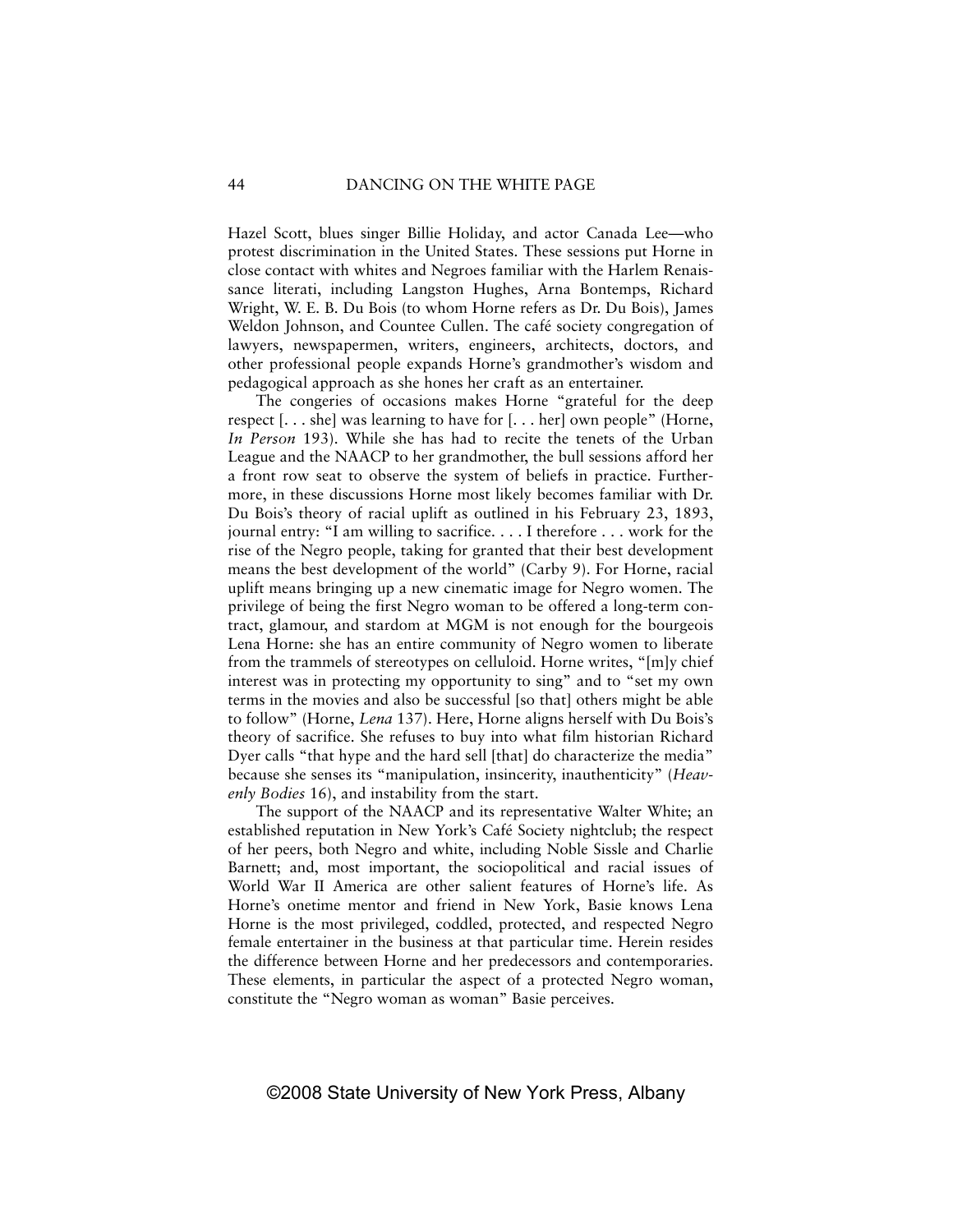As for McKinney, in his article "Black Garbo," Stephen Bourne informs us that off screen, McKinney's life is filled with strife and contention. He writes:

During the filming of *Sanders* [*of the River*], her love affair with Paul Robeson came to an abrupt end when his wife, the everprotective Eslanda, found them out. At the same time, Nina's "star temperament" made her so unpopular in show business circles that she began to lose work. . . . Her replacement, Elizabeth Welch, later recalled: "Nina thought that being a star meant that you must be temperamental and nasty. Admittedly she was very young and immature, clearly unable to cope with fame, but she made herself unpopular, and ruined her career." By this time, Nina had become addicted to drugs. [. . .] (112–13)

Bourne speculates further, "although very little is known about Nina's affairs with women, she is rumored to have had a 'liaison' with the white Hollywood star Clara Bow." Bourne continues:

Though not acknowledged at the time, many women like Nina found themselves drawn into relationships with women. Maude Russell, one of Nina's contemporaries, explains: "Many of us had been abused by producers, directors, leading men. In those days men didn't care about pleasing a girl. Girls needed tenderness, so we had girl friendships, and some of us became lovers, but we had to be discreet because lesbians weren't accepted in show business." (112–13)

Moreover, we find no indication that any field representative from the NAACP serves as agent for either McKinney or Washington, even though the organization has been fighting for changes in film images since 1915.

Basie understands the full implication of her contract and of the potential for her presence in the film industry. As a son of a domestic who witnesses his mother "take in washing [. . .] which meant that she did all of the washing and ironing of all the clothes and household linen for several well-to-do families around town," Basie promises his mother that once he becomes successful and financially secure, she never would have to work as a domestic again (xi). The bandleader, therefore, regards Horne's contract as an occasion to add another dimension to Negro womanhood, just as he anticipates the chance to lift his mother out of the role of the domestic. In other words, Negro womanhood has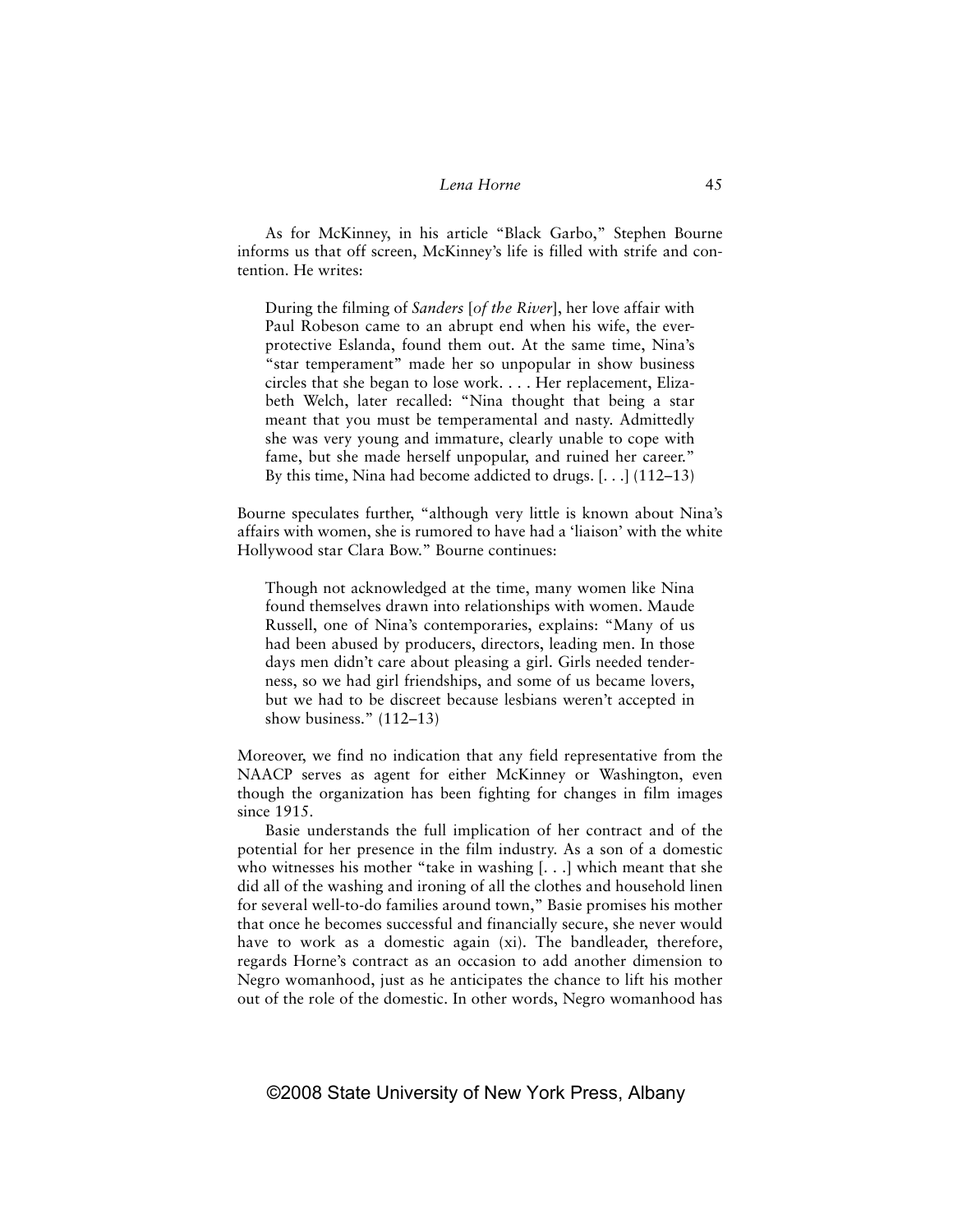another side. Herein is the "symbol" in Horne. Horne enters Hollywood as a would-be movie star and actress, a well-accomplished singer, and a political activist. These constituents make for a more holistic Negro woman rather than one frozen in an image of beauty, fair skin, and domestic servitude.

Basie's directive has another element. Horne's return to Hollywood means a distribution of the gift that is Horne. If Horne rests in the familiar comforts of New York, the gift is in danger of stagnating. Horne's gifts—her "look," her upper-middle-class pedigree, and the subsequent seven-year contract—are not only about Lena Horne. These gifts also will confront the nation's long-held beliefs about the Negro woman as the nation stands at the threshold of change. Basie's edict for Horne to go back is a request for her to understand the seriousness of the business at hand. In Basie's mind, Horne must appraise the gift in the grand scheme of things, even if doing so means relinquishing the comforts of home.

Gift theory hinges on the concept that circulating the gift means ensuring a perpetual living space, rather than one that is motionless. Dinesh Khosla and Patricia Williams agree, "in the circularity of gift, the wealth of a community never loses its momentum. It passes from one hand to another; it does not gather in isolated pools" (621). This is not to say that Horne should act as sacrificial lamb to her own personal detriment. On the contrary, if the bearer of the gift passes it on, this means, according to Khosla and Williams, a personal sustenance as well. Distributing the gift "enchance[s] the self in relation to others, not alone. They continue, "[t]he spirit of the gift brings forth the self as part of a whole relationship: it brings forth the individual self, the group self, [and] the emotional self" (622, 623).

The assessment that Horne offers after hearing Basie's charges makes evident the singer's coming to terms with Khosla and Williams's theory of the gift. By listening to Basie and analyzing his words, Horne finds meaning for the symbol. She explains:

[W]hatever his understanding of my possible symbolic value, [Basie] had also been able to see *me* within the symbol. [. . .] He was the first person who I thought had some objectivity about me, to imply that I was worthy of this favor. [. . .] [T]his was the kind of favor you prove yourself worthy of only after it is given. That is, the way you use it is the important thing, not the question whether you really deserved it in the first place. [. . .] I returned with the sense that I belonged somewhere. [. . .] (Horne, *Lena* 144–145)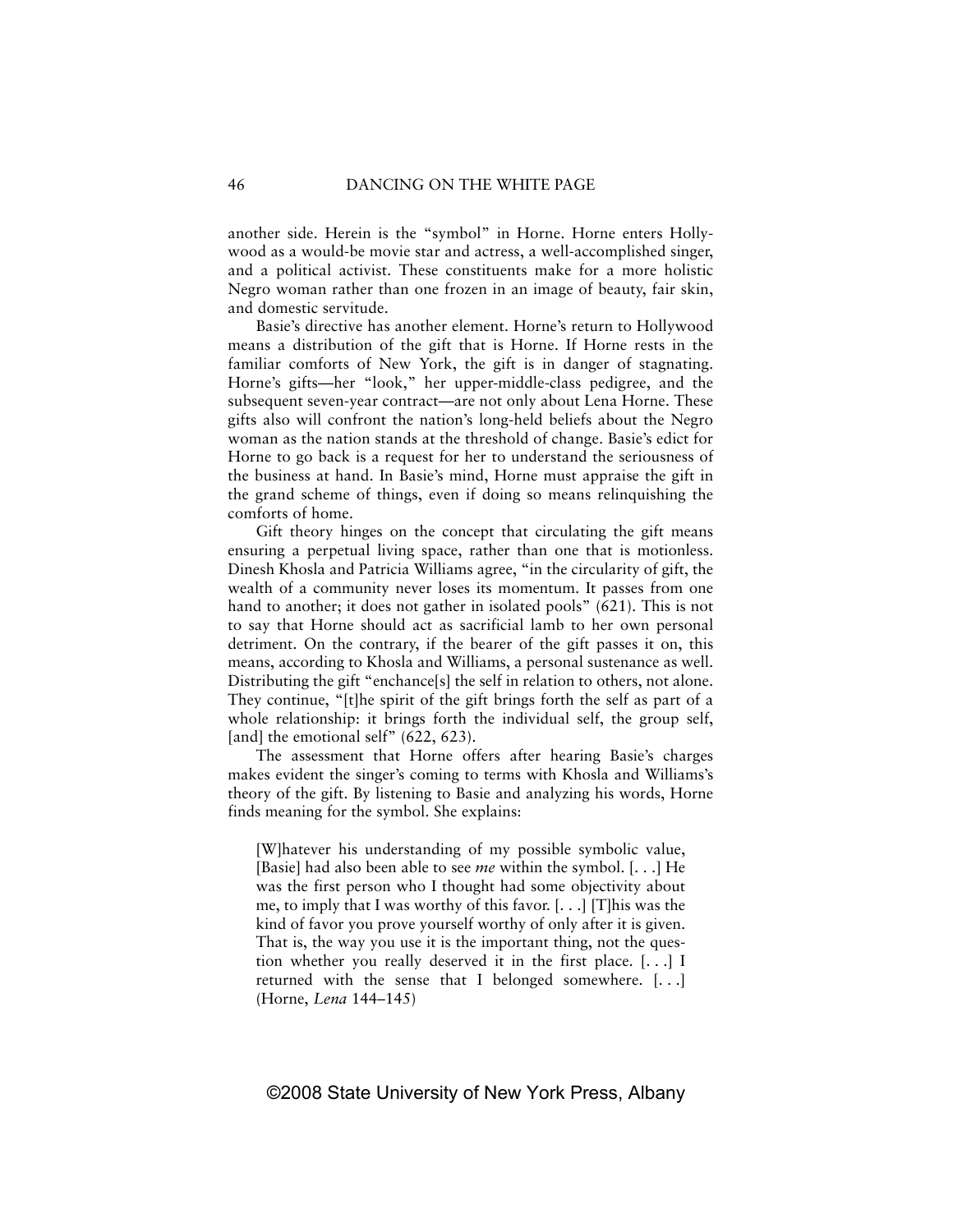#### *Lena Horne* 47

Basie's belief in her abilities enables a self-appreciation and a better understanding of the meaning of the symbol, how it should work, and its relationship to her as a person. Through her history with Cora Calhoun Horne, Paul Robeson, café society, the west coast Negro community of actors, Hattie McDaniel, and Count Basie, Horne unearths an inner ability to make the symbol stand for something in the presence of movie mogul, Louis B. Mayer.

## **From New York to Los Angeles; from Basie to Louis B. Mayer**

On one level, however, Horne's arrival indeed problematizes the tradition of the mammy. On another level, Horne complicates the very contract that ushers in the possibility for a new representation of Negro womanhood. Horne biographers James Haskins and Kathleen Benson agree that during her initial appointment with MGM, Horne "was a bit overwhelmed by the reception[,] suspicious of the excitement she had generated[, and] didn't want to get caught up in the excitement . . ." (67). Horne is familiar with the demeaning roles Negroes play in films: "[The Negro actors] were mainly extras and it was not difficult to strip down to a loincloth and run around Tarzan's jungle or put on a bandanna and play one of the slaves in *Gone with the Wind*" [Horne, *Lena* 138]. Her keen insights prepare her to hold a clear view of the studio system—unlike her predecessor McDaniel and her contemporaries Lana Turner, Marilyn Monroe, and Dorothy Dandridge. Horne's texts lay bare a shrewd perception of the insidious nature of the labels (that is, "star," "symbol," "the first Negro to") from the onset, rather than as a regret in hindsight. This shrewdness protects her from the baleful emotional, physical, and mental pitfalls her film-star colleagues—black and white, predecessors and contemporaries—experienced.

Hattie McDaniel, for example, identifies with the mammy figure for years. Her biographer, Carlton Jackson, notes McDaniel embraces the mammy so much that she even signed one correspondence "Mammy, Hattie McDaniel." McDaniel champions the role by going on national tour as Mammy after the popularity of the film *Gone with the Wind*. But in the end, with the changing times, McDaniel grows quite depressed. Jackson writes, "[Hattie] told friends that 'I don't belong on this earth. I always feel out of place—like a visitor.' During Hattie's 'time of troubles' in the late forties getting movie parts, she became so despondent that she attempted suicide" (144, 146). After nursing an entire nation through her character, "Mammy" dies of breast cancer in 1954.